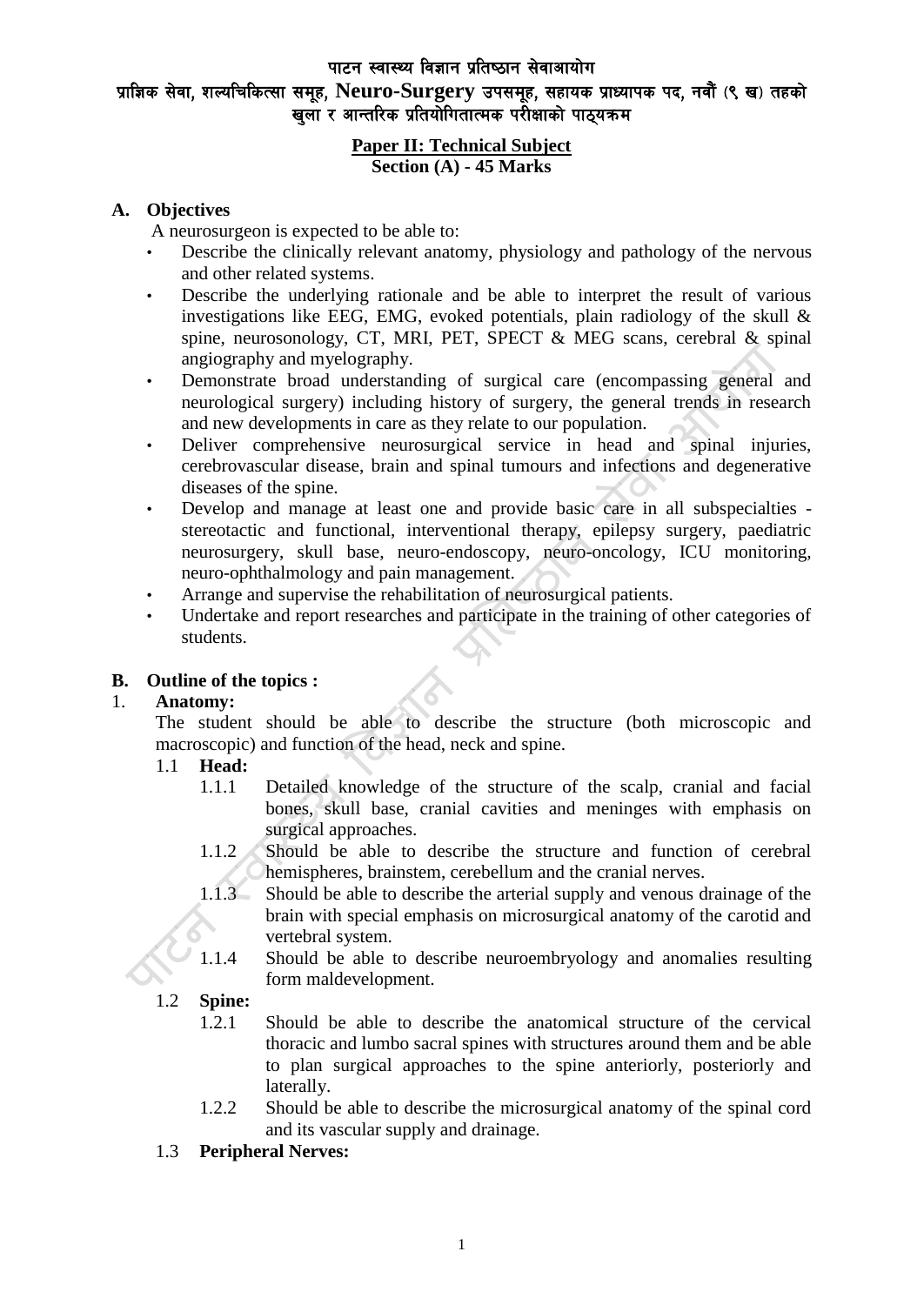#### पाटन स्वास्थ्य विज्ञान प्रतिष्ठान सेवाआयोग

# प्राज्ञिक सेवा, शल्यचिकित्सा समूह, Neuro-Surgery उपसमूह, सहायक प्राध्यापक पद, नवौं (९ ख) तहको खला र आन्तरिक प्रतियोगितात्मक परीक्षाको पाठयक्रम

1.3.1 Should be able to describe the anatomical basis of surgical exposure of the peripheral nerves.

# 1.4 **Developmental Anatomy:**

1.4.1 Should be able to describe the development of the nervous system and the embryological basis of various congenital abnormalities of the cranium, spine, brain and spinal cord.

# 2. **Physiology:**

- 2.1 Should be able to describe the generation and propagation of impulse in the excitable tissue, synaptic transmission, role of neurotransmitters and physiological basis of EMG and nerve conduction velocity.
- 2.2 Should be able to describe the mechanism of arousal, sleep, electrical activity of the brain and the physiological basis of EEG and Evoked potentials.
- 2.3 Should be able to describe of control of posture and movement and the underlying basis of postural reflexes.
- 2.4 Should be able to describe the function of the pituitary, endocrine abnormality related to the pituitary and the pituitary function tests.
- 2.5 Should be able to describe:
	- 2.5.1 Cerebral metabolism, BBB, ICP, cerebral blood flow, autoregulatio, cerebral metabolism and the pathophysiology of ischemic brain damage, blood-brain barrier and physiology of the cerebrospinal fluid, Pulmonary and cardiovascular physiology relating to neurosurgical critical care
	- 2.5.2 Rehabilitation after CNS Lesions
	- 2.5.3 Neurosurgical epidemiology and outcome assessment evaluation of new technologies and evidence based approach to practice.
	- 2.5.4 Basic Computer Skill and Tele-medicine

# 3. **Pain:**

3.1 Pain: general historical considerations, approach to the patient with Chronic Pain and medical and surgical management of pain.

# 4. **Radiation Therapy and Radiosurgery:**

4.1 General and historical considerations of radiotherapy and radiosurgery, Radiobiology, Principles of radiotherapy, Fractionated radiation therapy for malignant brain tumours, Radiotherapy for benign skull base tumours, Fractionated radiation therapy for pituitary tumours, Radiotherapy of tumours of the spine, Radiosurgery of tumours, Radiosurgery for arteriovenous malformations, Functional radiosurgery, Interstitial and intracavitary irradiation of brain tumours, Linac radiosurgery, Gamma knife radiosurgery, Proton radiosurgery and Fractionated and stereotactic radiation, Extracranial stereotactic radiation, intensity modulation, and multileaf collimation.

# 5. **Trauma:**

5.1 Modern neurotraumatology: a brief historical review, Cellular basis of injury and recovery from trauma, Clinical pathophysiology of traumatic brain injury, and investigation and management of traumatic brain and spinal injury.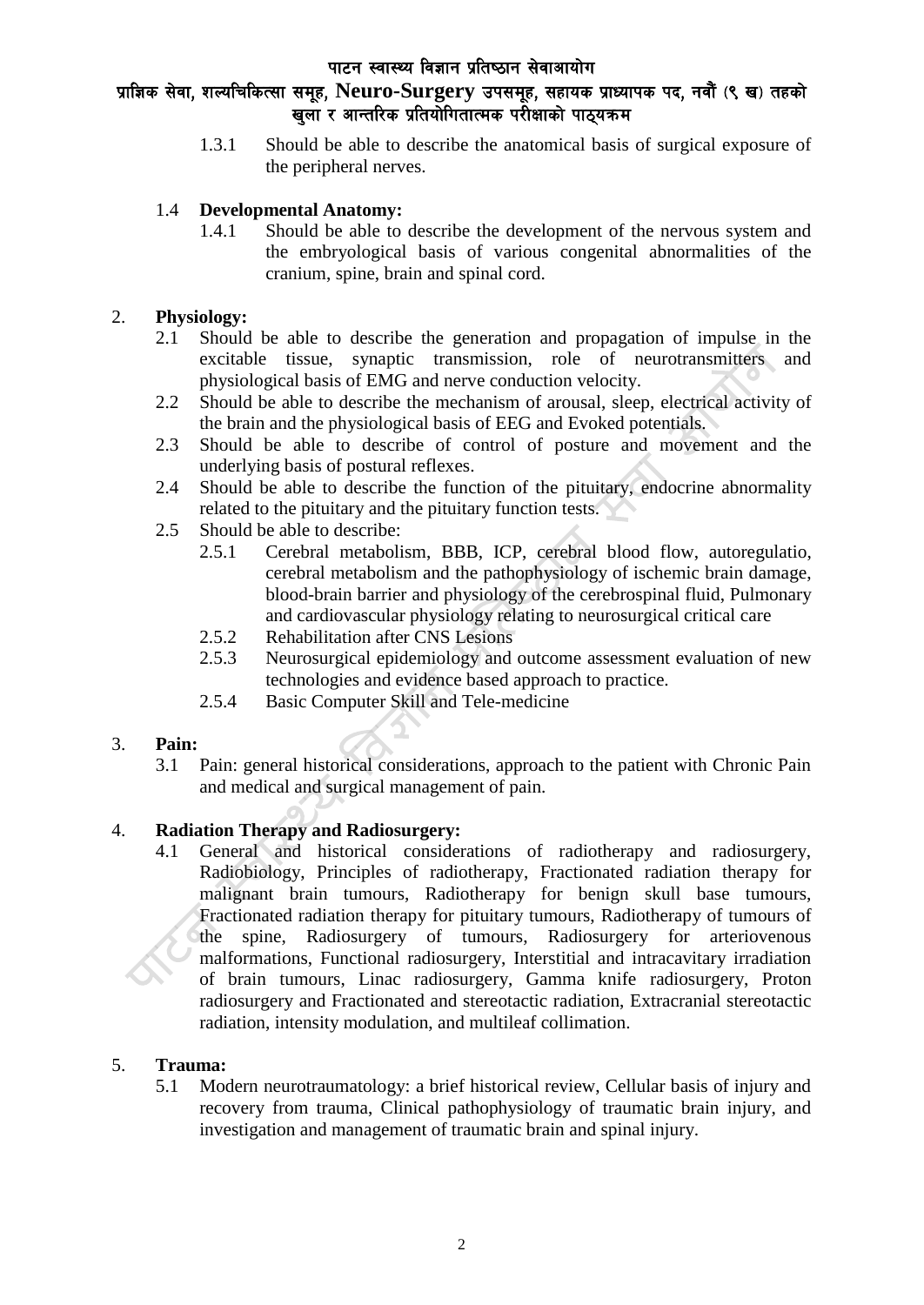# पाटन स्वास्थ्य विज्ञान प्रतिष्ठान सेवाआयोग प्राज्ञिक सेवा, शल्यचिकित्सा समूह, Neuro-Surgery उपसमूह, सहायक प्राध्यापक पद, नवौं (९ ख) तहको खला र आन्तरिक प्रतियोगितात्मक परीक्षाको पाठयक्रम

#### **Section (B) - 55 Marks**

#### 6. **Introduction to Neurological Surgery**

6.1 History and physical examination, Differential diagnosis of altered states of consciousness, Neuro-ophthalmology, Neuro-otology, Neurourology, Neuropsychological assessment, Brain death, Radiology of the skill, Magnetic resonance imaging of brain, Molecular imaging of the brain with positron emission tomography, Radiology of the spine, Anesthesia : preoperative evaluation, Complication avoidance in neurosurgery, General principles of operative positioning, Surgical positioning and exposures for cranial, procedures, Surgical exposures and positioning for spinal surgery and Peripheral nerves.

#### 7. **Oncology**

7.1 Brain tumors : epidemiology, histological classification, Clinical features, investigations and management of primary and secondary brain tumors including basic principles of cranial surgery for brain tumors, basic principles of skull base surgery, surgical complications and their avoidance, surgical navigation for brain tumours as well as principles of chemotherapy and radiotherapy.

#### 8. **Vascular**

8.1 Historical considerations, ischemic disease and stroke, Carotid occlusive disease, Traumatic carotid injury, Nonatherosclerotic carotid lesions, Extracranial vertebral artery, Intracranial occlusion disease, Cerebral venous and sinus thrombosis, Spontaneous intracerebral hemorrhage, intracranial aneurysms, arteriovascular malformations, spinal cord vascular lesions .

#### 9. **Epilepsy:**

9.1 General and historical considerations of epilepsy surgery, Basic science of posttraumatic epilepsy, Approaches to the diagnosis and classification of epilepsy, Antiepileptic medications : Identification of candidates for epilepsy surgery, Motor, sensory, and language mapping, monitoring for cortical Resections and Monitoring and mapping of vision in the neurosurgical patient, Epilepsy surgery

# 10. **Functional Neurosurgery:**

10.1 History of functional neurosurgery, Rationale for surgical interventions in movement disorders, Approach to movement disorders, Patient selection in movement disorder surgery and different surgeries for movement disorders.

# 11. **Paediatric:**

11.1 Neurological surgery in childhood: general and historical considerations, Neurological examination in infancy and childhood, Neuroanesthesia in children, and diagnosis and management of neurosurgical conditions in infancy and childhood including Encephaloceles, Myelomeningocele and myelocystocele, Lipomyelomeningocele, Tethered spinal cord, Occult spinal dysraphism and the tethered spinal cord, Dandy-walker syndrome, Arachnoid cysts, hydrocephalus in children, arteriovenous malformations and intracranial aneurysms in children, and head trauma in children and brain tumors in children.